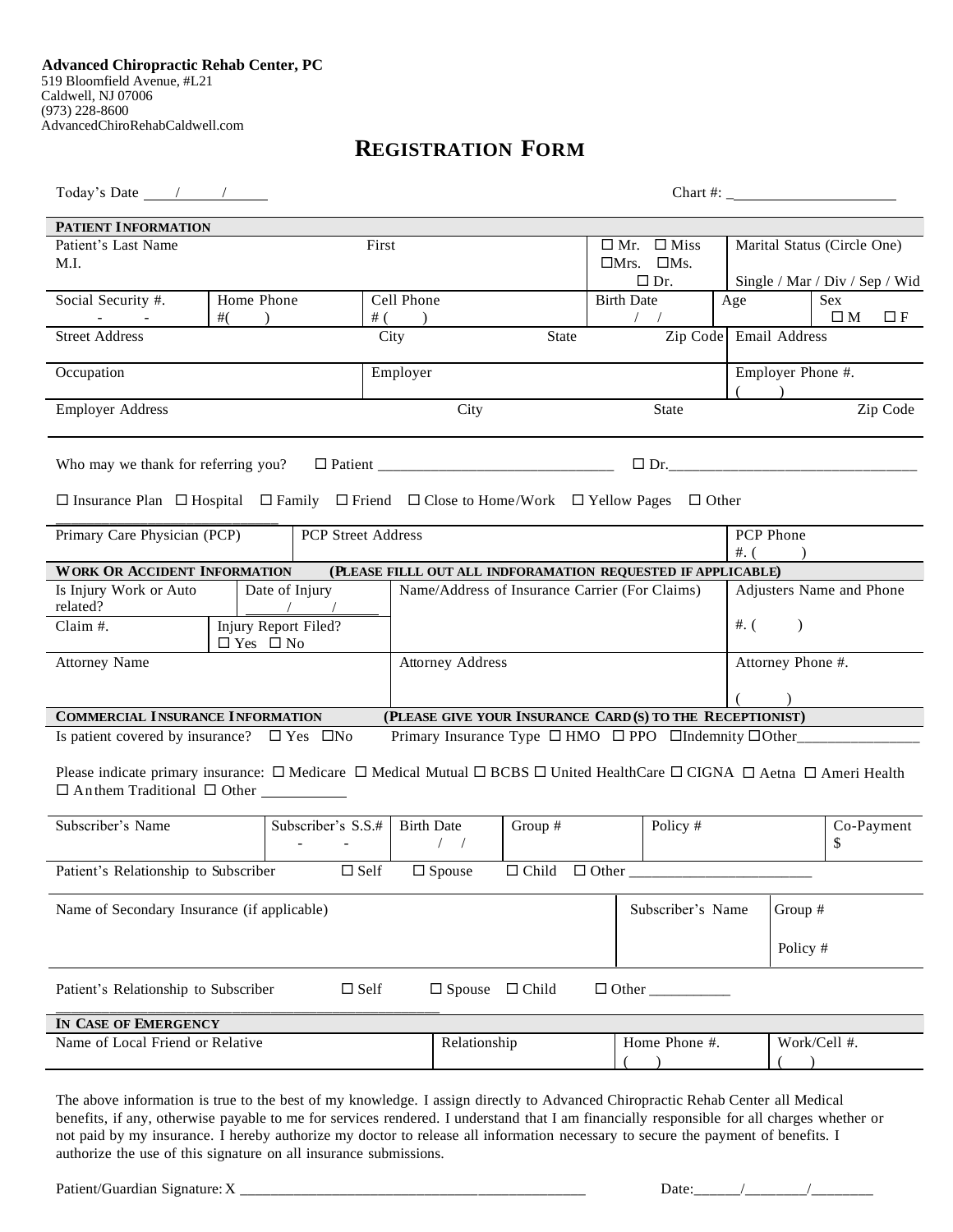| Date: $\frac{1}{\sqrt{1-\frac{1}{2}}}$                                                                             | <b>HEALTH HISTORY</b>   | File $#$ :                        |
|--------------------------------------------------------------------------------------------------------------------|-------------------------|-----------------------------------|
| Name:<br>(Last, First, M.I.)<br>What is the reason for your visit?                                                 | $\square$ M<br>$\Box$ F | $\boxed{\text{DOB}}_{\text{max}}$ |
| What do you think caused this problem?                                                                             |                         |                                   |
|                                                                                                                    |                         |                                   |
|                                                                                                                    | PERSONAL HEALTH         |                                   |
| Please list any current medical conditions or symptoms you are experiencing, or have experienced during the past   |                         |                                   |
|                                                                                                                    |                         |                                   |
| Please tell us about any hospitalizations, serious illnesses or surgeries:                                         |                         |                                   |
| Reason<br>Year                                                                                                     | Hospital                | Outcome                           |
|                                                                                                                    |                         |                                   |
|                                                                                                                    |                         |                                   |
|                                                                                                                    |                         |                                   |
|                                                                                                                    |                         |                                   |
| List your prescribed medications, over-the-counter medications, herbs, vitamins and inhalers:<br>Condition<br>Name | Dosage                  | Frequency Used                    |
|                                                                                                                    |                         |                                   |
|                                                                                                                    |                         |                                   |
|                                                                                                                    |                         |                                   |
|                                                                                                                    |                         |                                   |
|                                                                                                                    |                         |                                   |
| Please Provide details of any known allergies. (e.g., latex, medications, food)<br>Reaction<br>Allergen            |                         |                                   |
|                                                                                                                    |                         |                                   |
|                                                                                                                    |                         |                                   |
|                                                                                                                    |                         |                                   |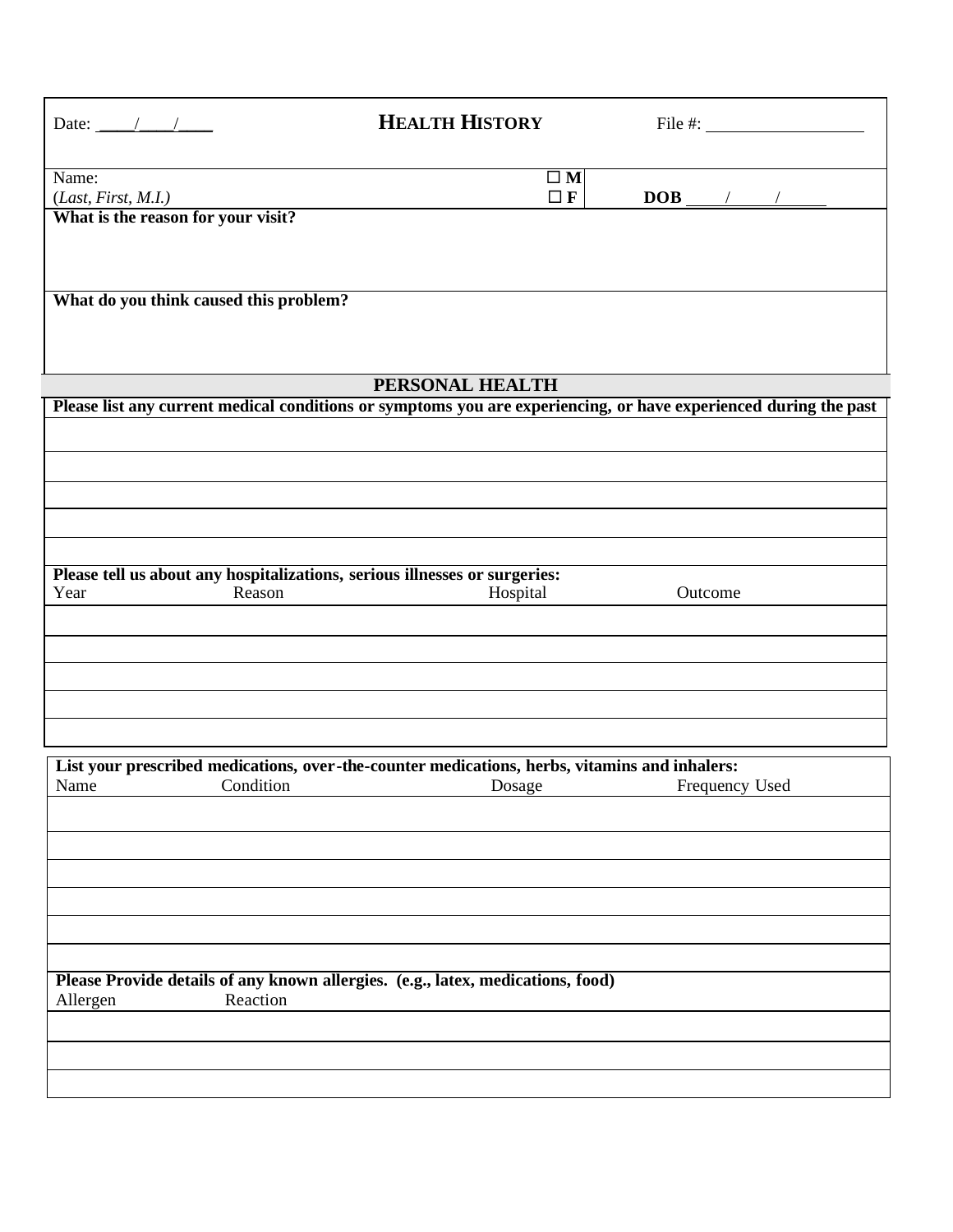| <b>HEALTH</b>                                                  |                                                                                                                                                                                                                                                                                            |  |  |  |  |
|----------------------------------------------------------------|--------------------------------------------------------------------------------------------------------------------------------------------------------------------------------------------------------------------------------------------------------------------------------------------|--|--|--|--|
| <b>Exercise:</b>                                               | $\Box$ Sedentary (No exercise) $\Box$ Mild exercise (i.e., climb stairs, walk 3 blocks, golf)<br>$\Box$ Occasional Vigorous Exercise (i.e., work or recreation, less than 4x/week for 30 minutes)<br>$\Box$ Regular Vigorous Exercise (i.e., work or recreation $4x$ /week for 30 minutes) |  |  |  |  |
| Diet:                                                          | Are you dieting? $\square$ Yes $\square$ No<br>If yes, are you on a physician prescribed medical diet? $\Box$ Yes $\Box$ No<br># of meals you eat in an average day?                                                                                                                       |  |  |  |  |
| <b>Caffeine:</b>                                               | $\Box$ None $\Box$ Coffee $\Box$ Tea $\Box$ Cola # of Cups/Cans Per Day?                                                                                                                                                                                                                   |  |  |  |  |
| Alcohol:                                                       | How many alcohol containing beverages do you consume: daily<br>weekly                                                                                                                                                                                                                      |  |  |  |  |
| <b>Tobacco:</b>                                                | Do you use tobacco? $\Box$ Yes $\Box$ No<br>$\Box$ or Year Quit                                                                                                                                                                                                                            |  |  |  |  |
| Sleep:                                                         | Does your complaint disrupt your sleep?<br>$\Box$ Yes $\Box$ No                                                                                                                                                                                                                            |  |  |  |  |
| <b>Stress:</b>                                                 | (None) 1 2 3 4 5 6 7 8 9 10 (Terrible)<br>Please rate your daily stress level:                                                                                                                                                                                                             |  |  |  |  |
| <b>Pregnancy / Children:</b> # pregnancies<br># Birth children |                                                                                                                                                                                                                                                                                            |  |  |  |  |

|                                                                                         |             | <b>FAMILY HEALTH</b> |               |                |              |  |
|-----------------------------------------------------------------------------------------|-------------|----------------------|---------------|----------------|--------------|--|
| PLEASE HELP US TO IDENTIFY YOUR POTENTIAL HEALTH RISKS BY PLACING A CHECK IN ANY COLUMN |             |                      |               |                |              |  |
| THAT APPLIES TO YOU OR                                                                  |             |                      |               |                |              |  |
| <b>Condition / Body System</b>                                                          | <b>Self</b> | Grandparent          | <b>Parent</b> | <b>Sibling</b> | <b>Child</b> |  |
| Aids / HIV                                                                              |             |                      |               |                |              |  |
| <b>Arthritis</b>                                                                        |             |                      |               |                |              |  |
| <b>Bleeding disorders</b>                                                               |             |                      |               |                |              |  |
| Cancer                                                                                  |             |                      |               |                |              |  |
| Endocrine / glandular<br>(diabetes thyroid)                                             |             |                      |               |                |              |  |
| Hepatitis                                                                               |             |                      |               |                |              |  |
| Immune                                                                                  |             |                      |               |                |              |  |
| Stroke / TIA                                                                            |             |                      |               |                |              |  |
| Circulatory Problems (blood,<br>vessels, heart)                                         |             |                      |               |                |              |  |
| Ear, Nose, Throat                                                                       |             |                      |               |                |              |  |
| <b>Heart Problems</b>                                                                   |             |                      |               |                |              |  |
| <b>High Blood Pressure</b>                                                              |             |                      |               |                |              |  |
| Neurological (brain, nerves)                                                            |             |                      |               |                |              |  |
| Gastrointestinal (stomach,<br>Intestines)                                               |             |                      |               |                |              |  |
| Muscle / Joint / Bone                                                                   |             |                      |               |                |              |  |
| Genitourinary (urine,<br>kidney, prostate)                                              |             |                      |               |                |              |  |
| Psychological                                                                           |             |                      |               |                |              |  |
| Respiratory (lung,<br>breathing)                                                        |             |                      |               |                |              |  |
| Skin                                                                                    |             |                      |               |                |              |  |

I certify that the above information is correct to the best of my knowledge. I will not hold my doctor or any member of *his/her staff responsible for any errors or omissions that I may have made in completion of this form.*

Patient Signature Date / /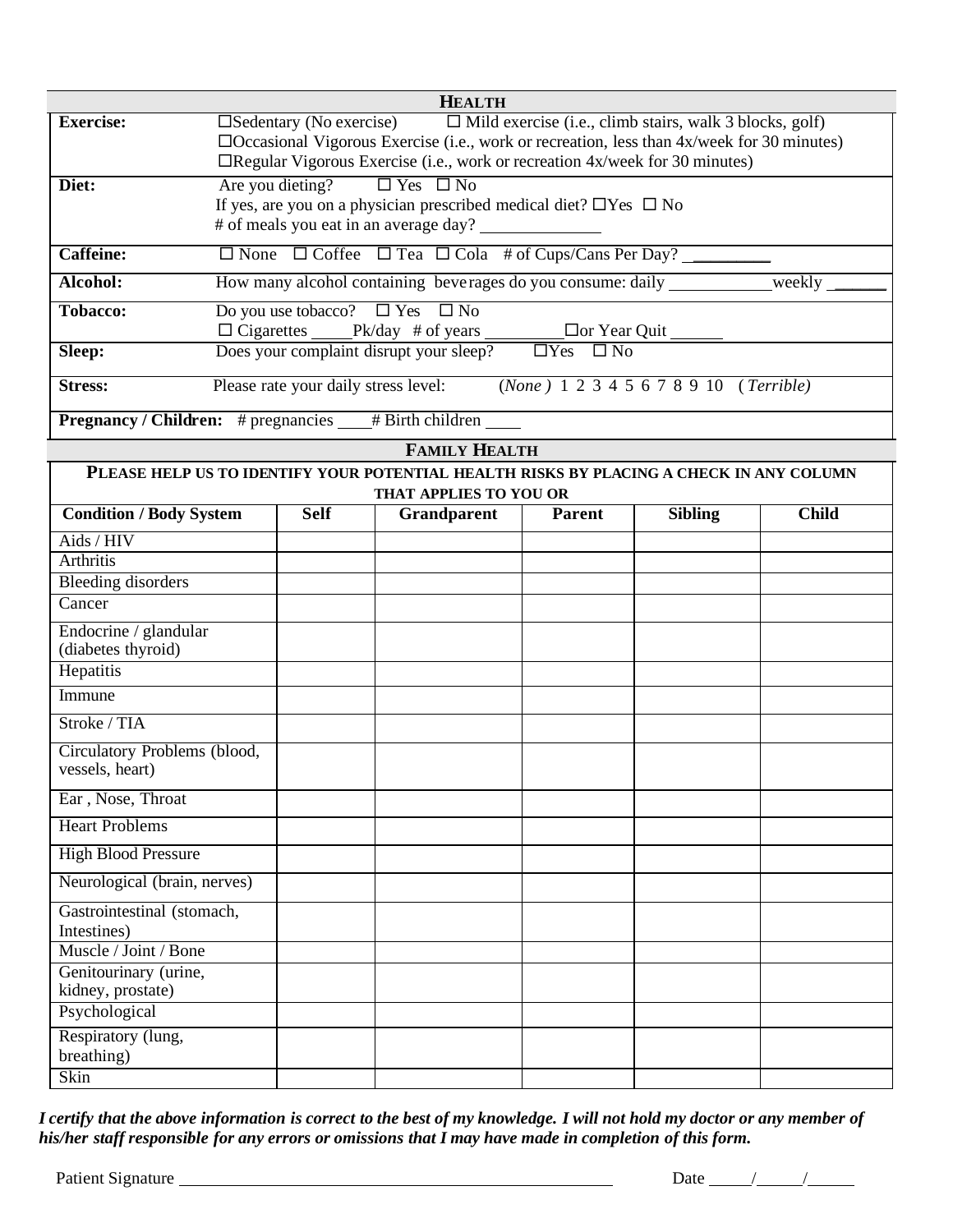Name: \_\_\_\_\_\_\_\_\_\_\_\_\_\_\_\_\_\_\_\_\_\_\_\_\_\_\_\_\_\_\_\_\_\_\_\_\_\_\_\_ Date: \_\_\_\_\_\_/\_\_\_\_\_\_/\_\_\_\_\_\_ File:\_\_\_\_\_\_\_\_\_\_\_\_\_\_\_\_\_\_\_\_

### *Pain Diagram*

Please mark the areas on the picture below that correspond to the areas of your body where you feel the described sensations. Use appropriate symbols. Mark areas of radiation. Include all affected areas. **DO NOT SIMPLY CIRCLE THE AREA OF INVOLVEMENT PLEASE.**

**Numbness** - - - - **Pins & Needles** oooo **Burning** xxxx **Aching** \*\*\*\* **Stabbing** ////



Please place a vertical mark on the line below to indicate the severity of your complaint.

| <b>Neck Pain</b>     | No Pain L                                                                                                                                                                                                                                       | <b>Worse Pain Imaginable</b> |
|----------------------|-------------------------------------------------------------------------------------------------------------------------------------------------------------------------------------------------------------------------------------------------|------------------------------|
| <b>Low Back Pain</b> | No Pain $\Box$                                                                                                                                                                                                                                  | <b>Worse Pain Imaginable</b> |
| Other                | No Pain $\Box$<br>the control of the control of the control of the control of the control of the control of the control of the control of the control of the control of the control of the control of the control of the control of the control | Worse Pain Imaginable        |
|                      |                                                                                                                                                                                                                                                 |                              |
| Patient Signature    |                                                                                                                                                                                                                                                 | Date                         |

**Advanced Chiropractic Rehab Center, PC** 519 Bloomfield Avenue, #L21 Caldwell, NJ 07006 (973) 228-8600 AdvancedChiroRehabCaldwell.com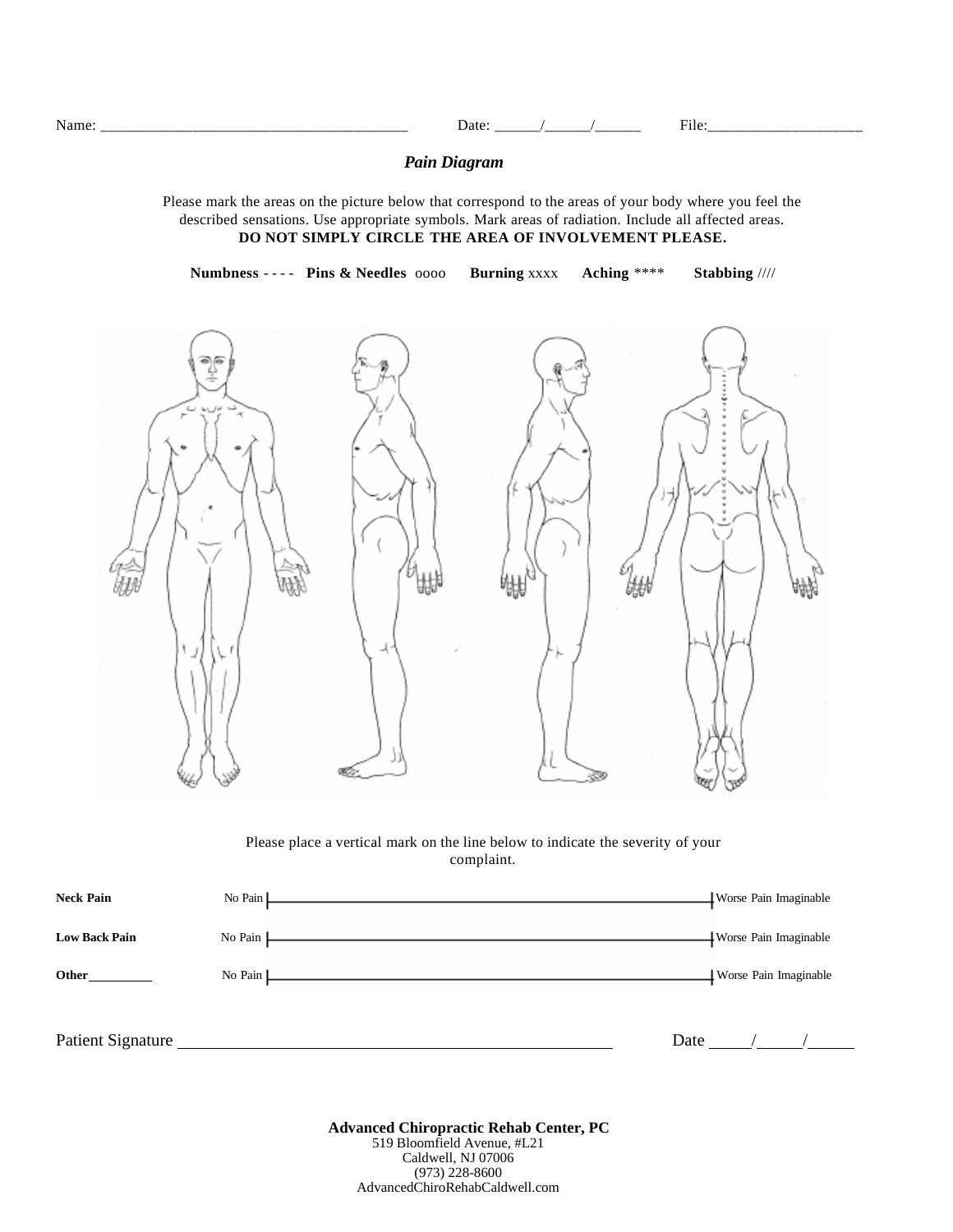## *Informed Consent for Examination and Treatment*

I hereby request and consent to the performance of Chiropractic adjustments, and other Chiropractic procedures, including various modes of physical therapy, on me (or the patient named below, for whom I am legally responsible) by the doctor of Chiropractic named below and or other licensed doctors of Chiropractic who now or in the future treat me while employed by, working or associated with the serving as back-up for the doctor of Chiropractic name below, including those working at the clinic or office listed below or any other office or clinic.

I have had the opportunity to discuss with the Doctor of Chiropractic named below and/or with other office or clinical personnel the nature and purpose of Chiropractic adjustments and other procedures.

I understand and I am informed that, as in the practice of medicine, in the practice of Chiropractic there are some risks to treatment. Including but not limited to, fracture, disc injuries, stroke, dislocation and sprains. I do not expect the doctor to be able to anticipate and explain all risks and complications, and I wish to rely on the doctor to exercise judgment during the course of the procedure which the doctor feels at the time, based upon the facts known, is my best interest.

I have read, and or have had read to me, the above consent. I have also had an opportunity to ask questions about its content, and by signing below I agree to the above-named person procedures. I intent this consent form to cover the entire course of treatment for my present condition and for any future condition (s) for which I seek treatment.

Print Patient's Name:

| Signature: |  |
|------------|--|
|            |  |

Signature: \_\_\_\_\_\_\_\_\_\_\_\_\_\_\_\_\_\_\_\_\_\_\_\_\_\_\_\_ Date: \_\_\_\_/\_\_\_\_/\_\_\_\_\_\_

**Advanced Chiropractic Rehab Center, PC** 519 Bloomfield Avenue, #L21 Caldwell, NJ 07006 (973) 228-8600 AdvancedChiroRehabCalwell.com